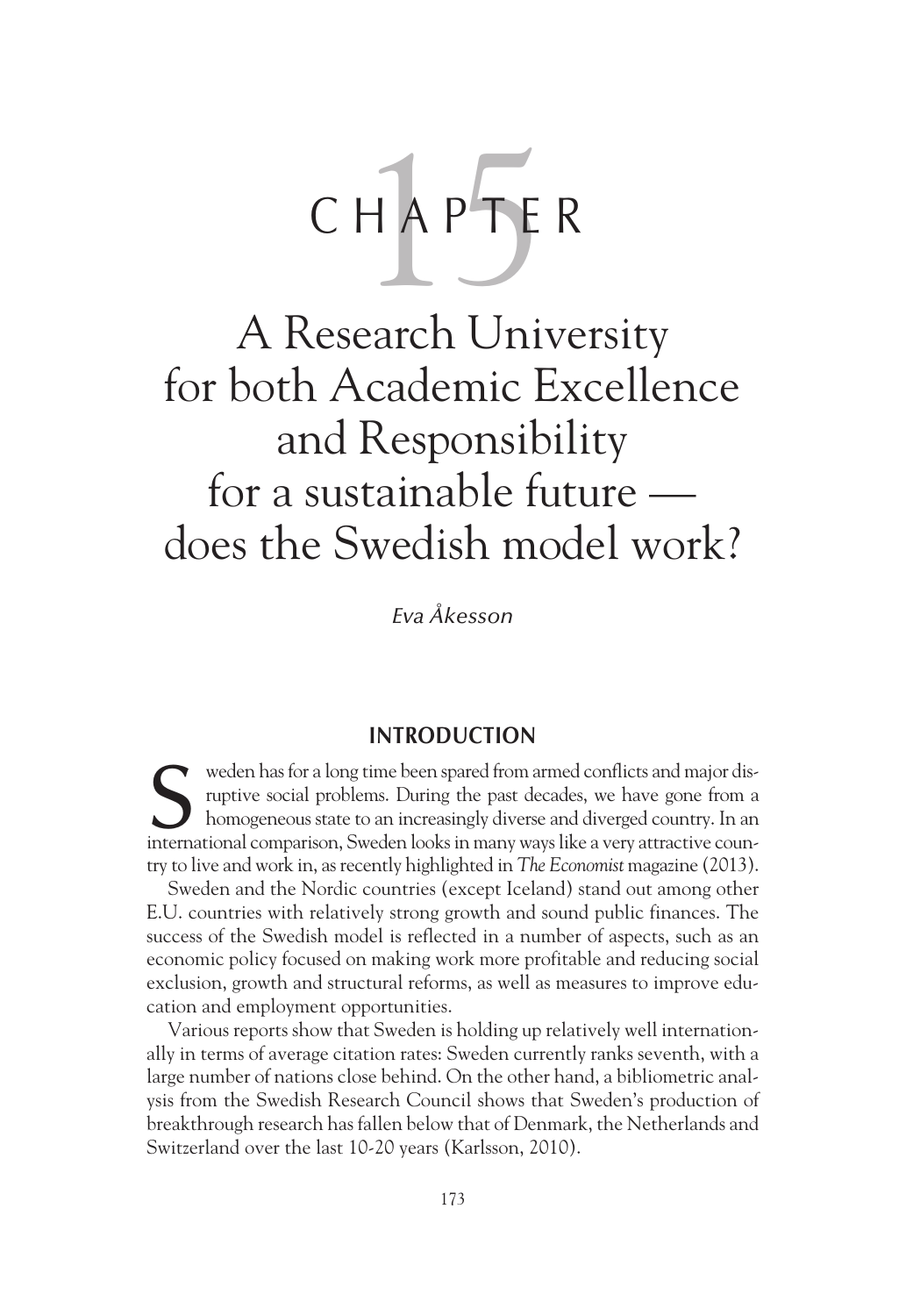All in all, Swedish research is maintaining high quality, but its international importance is tending to decline — clearly a worrying trend. According to OECD's Education at a glance (2012), the number of today's young adults in Sweden who will complete a tertiary-type A (largely theory based) education over their lifetime is just below the OECD average, but far behind our Nordic neighbours.

At the same time, according to the Global Creativity Index (2011), Sweden is proven to be one of the world's most creative countries. The index measures the technological knowledge of the population and the capacity, competence and openness to new ideas. These parameters are summarized in the form of three Ts: technology, talent and tolerance. In the latest studies Sweden ranks as the most creative country. We end up in fifth place in terms of technology, ranked second in terms of talent and seventh in terms of tolerance. But past success is no guarantee of a glorious future.

From the middle of the 20th century, the Swedish university sector evolved rapidly, and during the latter part of the 20th century and early 21st century higher education in Sweden continued its expansion. Many new university colleges were founded and student numbers soared. The political objective was that everyone should have the opportunity to study at university. Today this aspect of higher education has somewhat ceased, and the volume of expansion has decreased slightly in recent years. During the 2011 autumn semester, 363,000 students studied at undergraduate and graduate level in Sweden. This was 6,000 fewer than in 2010 (Kahlroth & Amnéus, 2012). In the past few years, new institutions have been created mainly through mergers between existing universities. Examples of mergers that have taken place in recent years: 2010 — Linnaeus University was established when the University of Kalmar merged with Växjö University; the most recent merger dates from 1 July 2013 when the University of Gotland merged with Uppsala University. Today there are more than 50 colleges and universities in Sweden of different sizes and with different orientations, offering a wide range of education in various fields.

Sweden is currently ranked second in the U21 rankings latest survey of 50 national higher education systems worldwide (U21 Ranking of National Higher Education Systems, 2013). When it comes to institutional rules, education, innovation and infrastructure linked to the growing importance of information technology and the "knowledge society", Sweden takes the lead. This is pointed out in, for example, the World Bank Knowledge Economy Index 28 (2012) and INSEAD business school's Network Readiness Index (n.d.)

Since 2006 Sweden has a new government with high ambitions for the research and higher education sector. Autonomy as a general concept, combined with quality and performance and a utilitarian aspect, have been some of the guiding principles in creating a new policy for higher education in Sweden.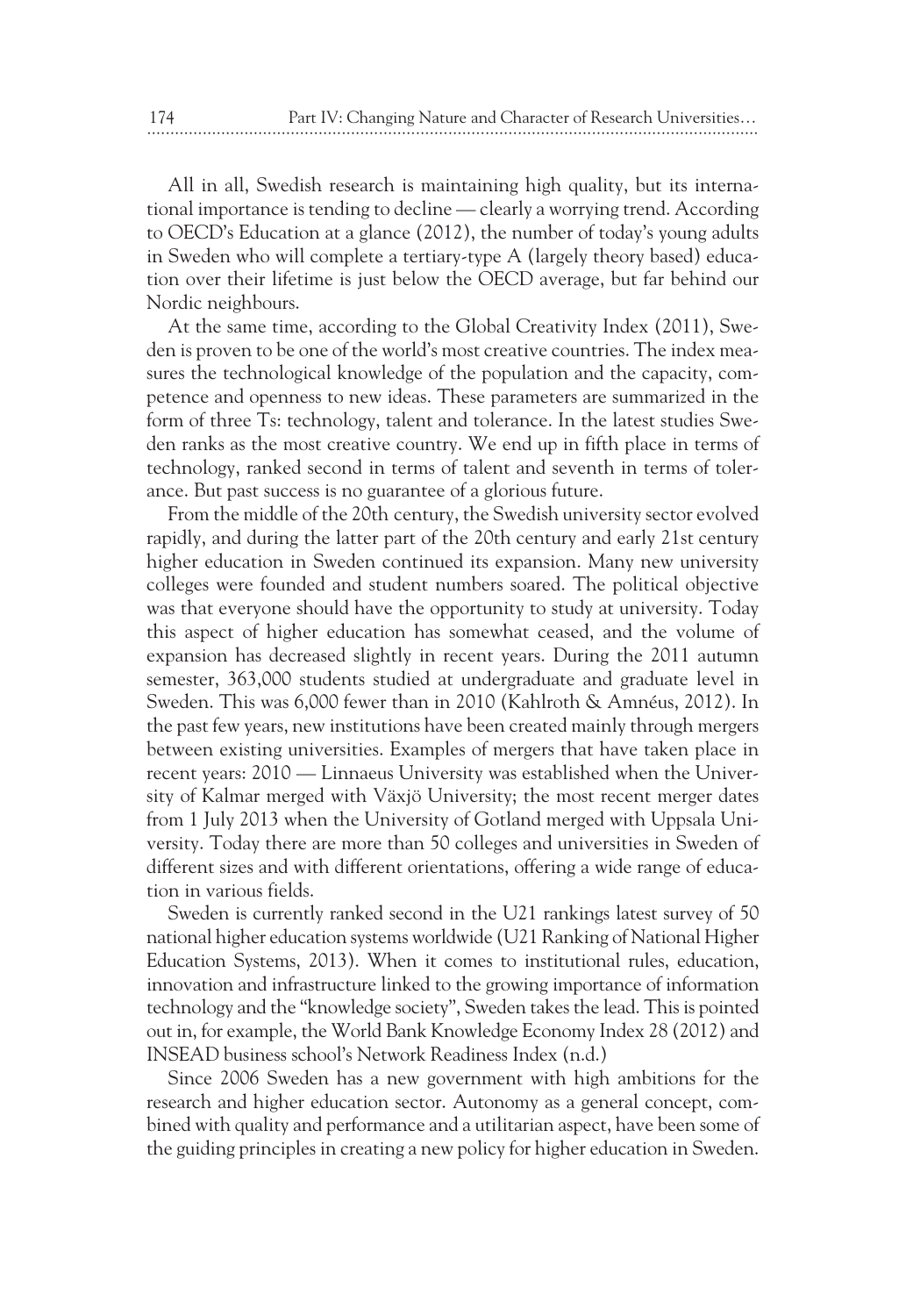As a result, the past few years have been a turbulent time with several reforms which in a major way have influenced the development of research and higher education. The prerequisites have changed substantially, and several variables, external as well as internal, will affect us in the near future. The prerequisites for research and education in Sweden have recently changed through a number of governmental reforms such as two major Research and Innovation Bills (Government Bill, 2008 & 2012), the Autonomy Reform (2010) and the reform of higher education due to the Bologna process (n.d.), as well as the new national Quality Assurance System. The introduction of tuition fees for international students in 2011 is another element that contributes to changing the environment for higher education. It is clear that the Swedish government wants to invest in research, but how should we invest, and what are the possible effects of this high pace of reforms? In this paper we aim to discuss how these recent reforms have affected the higher education sector.

# **IMPRESSIVE AMOUNTS OF NEW MONEY BUT MANY STRINGS ATTACHED**

Since 2008, the government has made major investments in research at Swedish universities. This increase in funding has occurred despite the global financial crisis that took off in 2008. Every four years, the Swedish government presents a Research and Innovation Bill, which outlines the government's priorities for the coming years. The bill "A boost for research and innovation" was presented in October 2008 (Government Bill 2008/09:50), a few weeks before the global financial crisis was triggered with full force. It was an increase in appropriations of SEK 5 billion for the period 2009–2012. The direct funding to universities was to be raised and allocated according to a new system, in which quality should determine how much funding each university or college would receive. Quality was to be measured by two factors — publications/citations and external funding. Investment in research in areas of strategic importance for Swedish society and business was also introduced, as well as a new model for innovation where the utilization and commercialization of research would be stimulated.

Since the Second World War, Swedish basic research has in principle been financed in two ways: through direct appropriations to the university and by competitive grants channelled through the Research Council. One part of the reform was the introduction of a third, major way of funding: strategic research areas. A large part of the five billion (SEK 1.8 billion) in the research bill was deposited in what was meant to be a permanent annual increase in funding for research in a number of strategically important fields, often quite narrowly defined and pre-selected by government based on undisclosed criteria. The strategically important areas of concern identified were mainly in medicine,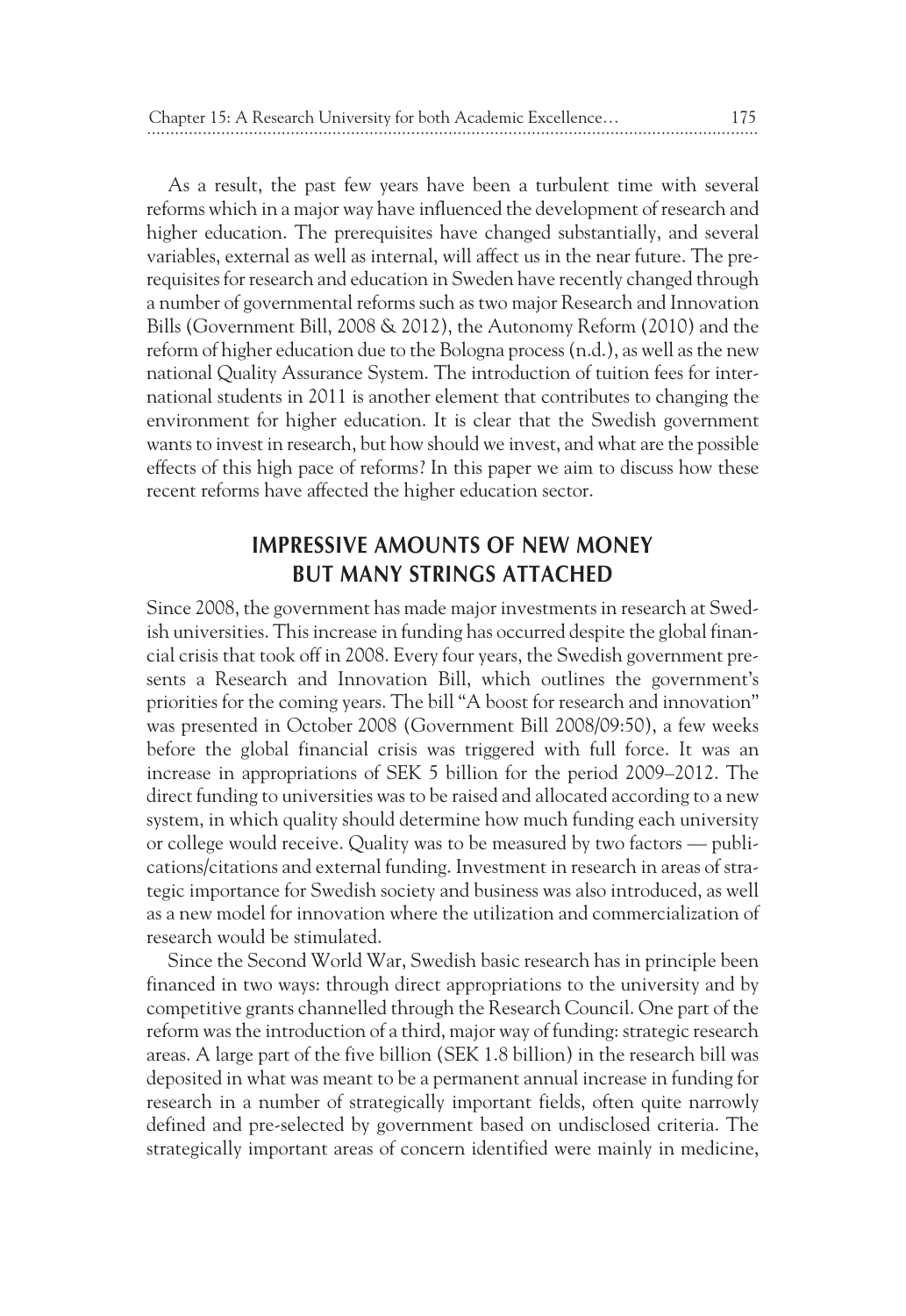technology and climate research. This has been criticized for being too narrow a perspective, and that the humanistic and social scientific field was underrepresented.

Four years later, in 2012, a new Research and Innovation Bill was presented (Government Bill, 2012/13:30). Surprisingly to most, the amount of new money for research was about the same size as in 2008. The investments included an increase of resources for research and innovation of about 4 billion until 2016, in order to strengthen Sweden's position in the long term as a leading research nation. Among other things, a particular focus on life sciences was implemented. With the increase of 5 billion presented in the previous research and innovation bill, this provided an increase of approximately 9 billion in eight years.

The government submitted its approach to research and innovation policy for the period 2013–2016, and believes that increased funding for research and knowledge-intensive innovation is an important instrument for the improvement of the quality of Swedish research. High-quality research can contribute to the welfare of citizens, social development, economic competitiveness and sustainable development. In the bill, the government stated that measures aimed at the quality of research and utilization of research-based knowledge need to increase.

Furthermore, the funding for international recruitment of scientists engaged in high-quality research was increased. The government estimated that Sweden generally had a low international recruitment of researchers compared to many other countries, which was, and is, a clear gap in the Swedish research system. This concerns particularly the recruitment of established, foreign, high-level researchers. As a part of the efforts to strengthen the quality of Swedish research, a system should be created for international recruitment of scientists with great potential.

Moreover, funding for research infrastructure should be increased. Research infrastructure refers to large research facilities, databases, bio banks or large-scale computing analysis centres and modelling resources, for example. These resources are often critical in order to conduct high-quality research. As the infrastructure becomes more extensive and costly, it is necessary to develop them jointly at a regional, national or international level, according to the government. One prominent example of this is SciLifeLab, a collaboration between four universities in Stockholm and Uppsala (Stockholm University, Karolinska Institutet, the Royal Institute of Technology [KTH] and Uppsala University), where advanced technical know-how and state-of-the-art equipment is combined with a broad knowledge in translational medicine and molecular bioscience.

The Research and Innovation Bill from 2012 places a greater focus on the "excellent individual", and can to some extent be seen as a reaction to the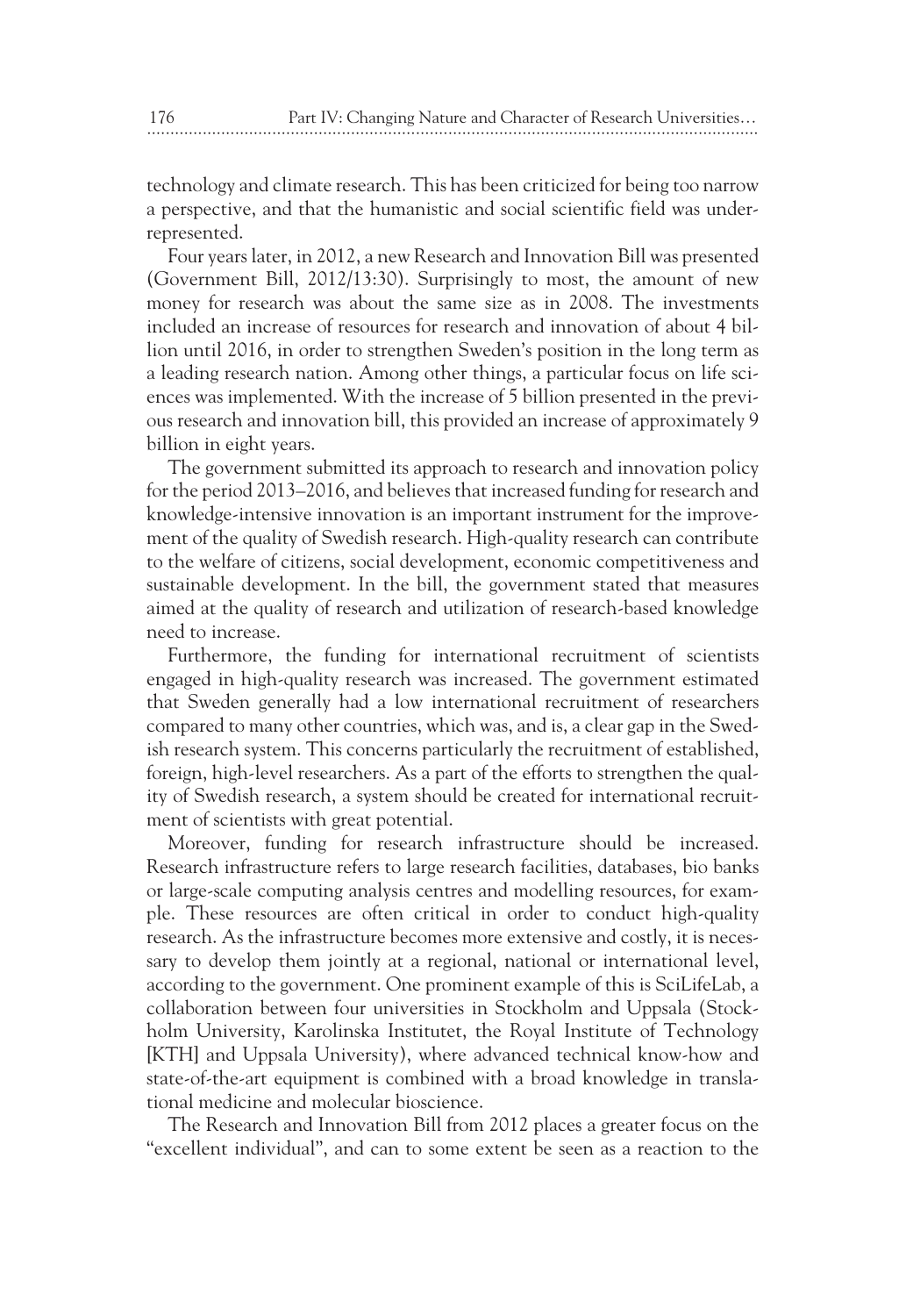criticism of the previous bill. The government now makes an effort to paint with broader brush strokes, but retains a high degree of political control.

While major funding is spent on research in strategic research areas, research and development in industry have declined these past years. According to Statistics Sweden's (SCB) assessment (2011), investment in research and development increased in 2010, both in academia and the public sector, but business spending on research and development fell relative to 2009. The assessment shows that companies reduced their investments in Sweden from SEK 79.4 billion to SEK 77.8 billion between 2009 and 2010. In the business sector, spending on research and development declined the most in the manufacturing sector.

The emerging picture is thus ambiguous. Spending on research and development seems to increase in the higher education and public sector, while companies reduce their development costs. It is thus most important to monitor this development, and increase the collaboration between higher education institutions and the business sector.

Another aspect of governmental funding is the difficulties for the universities to control their strategic process. Since a large part of their funding comes from governmental appropriations, higher education institutions don't have full control over their own resources and funding. A large proportion of university funding is external and more than 50% of research revenues come from external funding. The investments in research are positive, but what we see are controlled investments, and the balance between external funding and basic grants is lacking.

It also remains to be seen whether international recruitment of top-level scientists is the right way to go. Maybe it could be more appropriate to pick promising young scientists with potential. The aspect of increased funding of research infrastructure and the aspiration to develop them jointly at regional, national or international level are a wise suggestion. Research collaborations such as SciLifeLab are good examples of the advantages of such a system.

#### **UNIVERSITY GOVERNANCE: GREATER FREEDOM FOR WHOM?**

In 2010, a governance reform called "The Autonomy Reform" was presented, and entered into force in January 2011. The aim of the reform was to increase the freedom of publicly funded universities and other higher education institutions within the framework of the current governmental format. In the bill the government presents proposals and makes assessments involving extensive deregulation of internal organization and teaching positions. The general regulatory framework for financial administration that government agencies are required to comply with should be reviewed to better meet the conditions of universities and colleges.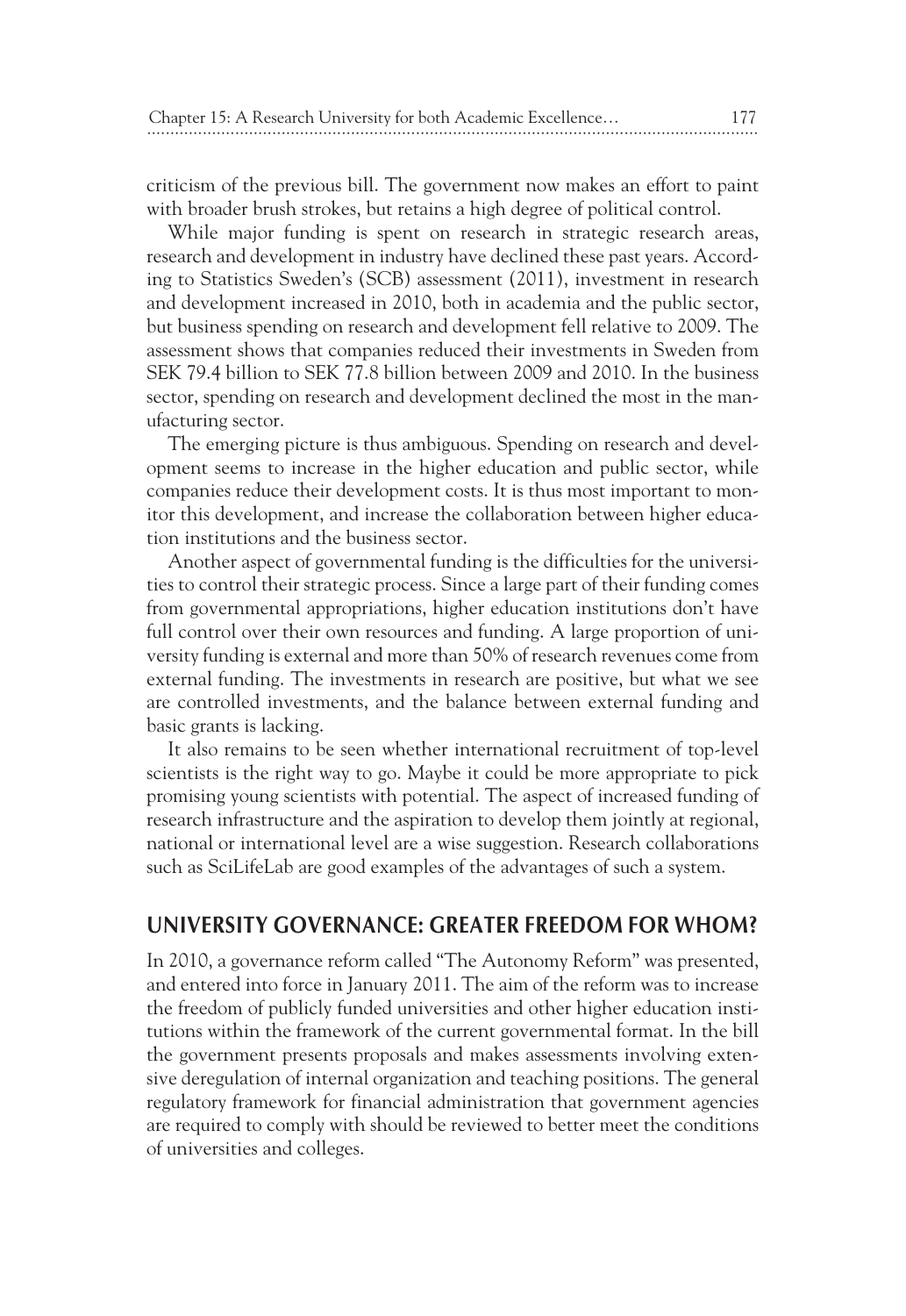The initiative to give greater freedom of self-determination to publicly funded higher education institutions was an important matter of principle in view of the fundamental task of institutions of higher education to be an independent and critically reflective force in the development of society. Also, giving higher education institutions greater freedom and responsibility to adapt to their own situation and needs will benefit the quality of their activities. Greater freedom of action is a prerequisite for enabling higher education institutions to run their activities successfully in a competitive international sector.

The Swedish Association of University Teachers (SULF) has examined in a survey the changes that have been made, and are being made, as a result of the autonomy reform. The report concentrates on issues related to teaching positions and organization. The largest changes due to the reform occurred in smaller colleges, both in terms of employment arrangements and other organizational matters (Samuelsson, 2011).

The Association of Swedish Higher Education (SUHF) also studied the effects of the autonomy reform, and concluded that a comparison of teaching positions and employment schemes displays a broad range of variations between institutions and different interpretations of the same concept. The report gives a mixed picture, which is not surprising, since it is now possible to go different ways (Samuelsson, 2012).

Some variation and diversification can be a good thing, as higher education institutions can use the autonomy reform as a way to promote themselves as attractive workplaces. It is time for higher education institutions to roll up their sleeves and seize the opportunities for change that the autonomy reform offers. Others believe, on the contrary, that the autonomy reform has not led to any significant changes, and the question is whether the universities have really dared to use their space for autonomy.

In summary, the outcome of the autonomy reform so far has been that no one is satisfied. For those looking for more autonomy, not enough has been made. Universities are still authorities and a part of the state, with the obligations that involves. Others argue that the collegial governance has weakened as an outcome of the reform.

#### **THE BOLOGNA PROCESS: UNFINISHED BUSINESS**

The Bologna process is another reform that has affected Swedish higher education in recent years. The process based on the Bologna Declaration aims to make Europe a coherent higher education area.

Sweden was one of the last countries within the Bologna family to implement the three-cycle system (bachelor, master and PhD). Decision-makers in Sweden discovered relatively late that we needed concrete reforms in order to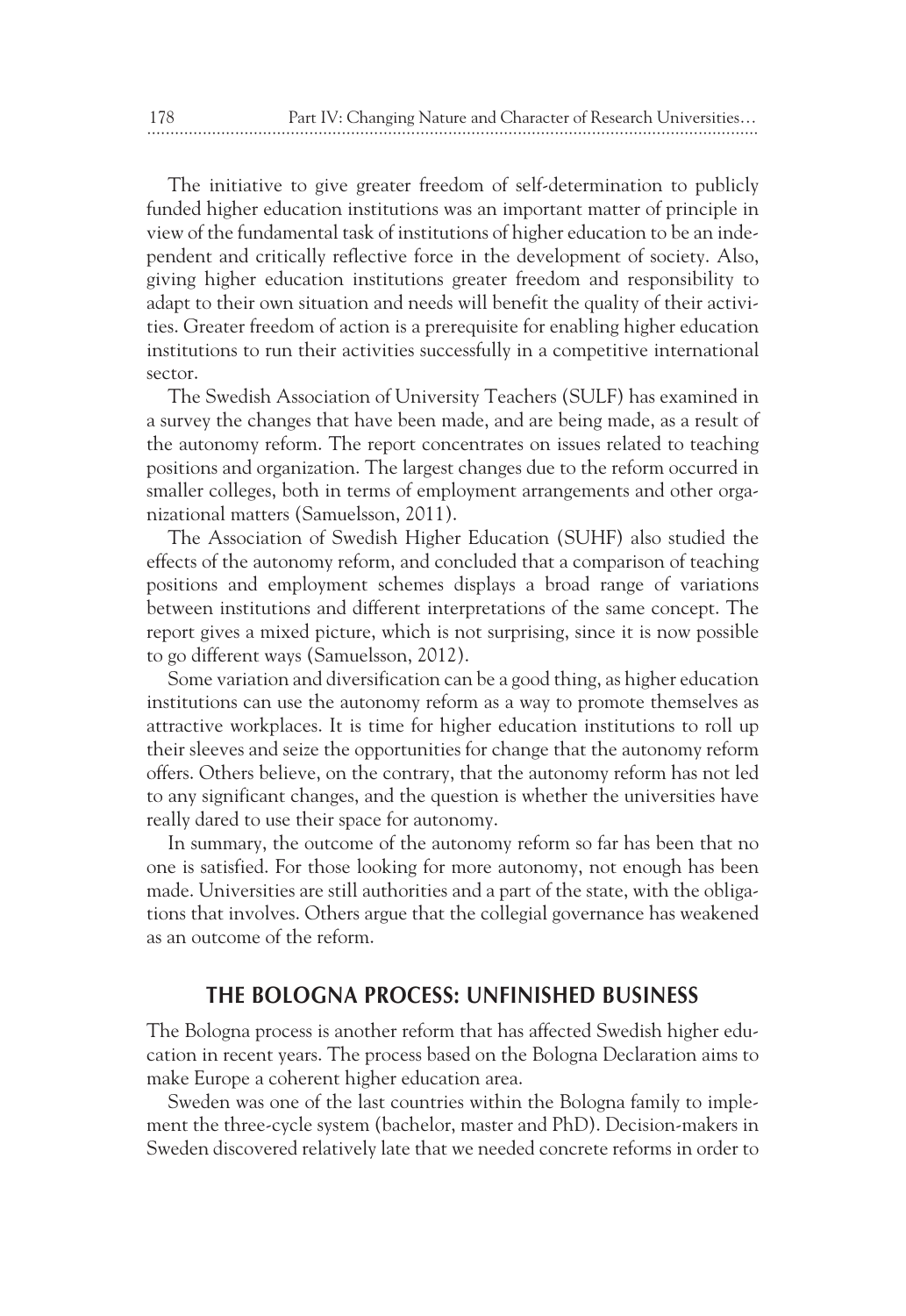meet the guidelines. Once that became clear, the Bologna process encouraged a major reform of higher education in Sweden. The bill, known as "New World — New University", came into effect on 1 July 2007 and brought about changes in the Higher Education Act and Higher Education Ordinance. Within the second cycle, a new two-year master's degree has been introduced. With the introduction of a three-cycle system, all degree descriptions have been reviewed and the degrees have been placed at either first, second or third level. In contrast to most other countries, the consequence of the reform in Sweden has been an extension of the study period.

The new degree descriptions are based on the expected learning outcomes of students and are related to the Qualifications Framework of the Bologna Process. These are formulated for general qualifications (i.e., Bachelor's, Master's and PhD) and professional qualifications as objectives under three headings: knowledge and understanding, skills and abilities, and judgment and approach. Universities in Sweden have the autonomy to establish programs and decide the specific field of specialization and establish more precise requirements within the framework of the national qualification description. So, even though Sweden was one of the last countries to implement the threecycle system, it carried out the reforms quickly and thoroughly.

One ambition with the Bologna Process is to promote a shift from teaching to learning, from input to outcome. Such a shift was welcomed by most teachers and students in Sweden. The Bologna Process is also seen as an opportunity to leverage further educational reform; to enhance pedagogy, assessment and quality assurance. A positive outcome of the Bologna Process is how it widens the perspective of education, from emphasis mainly on knowledge as the learning outcome to competence and skills. As an example, Uppsala University has developed a variety of master programs and has a stronger focus on internationalization. There is no external accreditation or validation prior to the start of a university program, with the exception of professional qualifications. The validation is performed by the universities' internal quality assurance systems. However, all programs are evaluated periodically by an external quality assurance agency.

# **QUALITY ASSURANCE SYSTEM: IS SWEDEN AHEAD OF THE PACK, OR DIGGING ITS OWN HOLE DEEPER?**

In early 2000, Sweden had a program evaluation system that would look at the prerequisites, processes and outcomes of higher education. The system received a lot of criticism from the sector. It was said to have a one-sided perspective focusing on prerequisites only, not being predictable, clear or transparent. A simpler system was developed, which was based on key indicators, but this attempt failed due to massive criticism from the sector.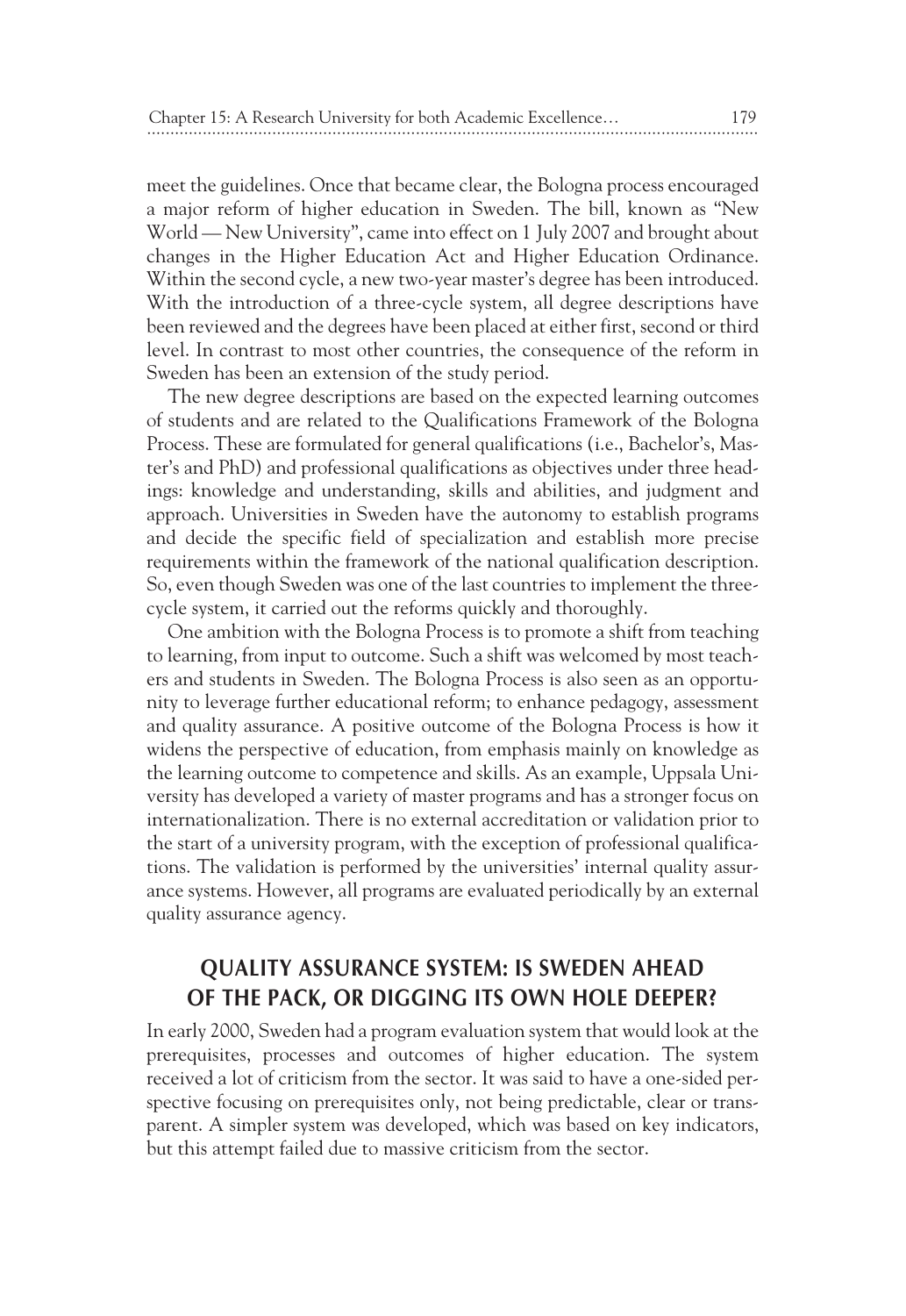A system for quality assurance was then developed by the Swedish Higher Education Authority (HSV) in cooperation with the sector of higher education. This was not endorsed, and instead yet another evaluation system was developed, the governmental bill "Focus on knowledge – quality in higher education", presented in 2010 (Government Bill, 2009/10:139). In the bill, the government proposed that the emphasis of the national quality assurance system for higher education institutions must change to meet the new requirements imposed by the objectives of greater freedom, internationalization and high quality. The government argued that Sweden needs a quality assurance system which strengthens the incentives to achieve high standards of performance in training. Universities with high-quality teaching should be rewarded through increased funding.

The new system of evaluation was launched in 2011, despite the fact that the head of HSV, the University Chancellor, resigned in protest at the new system. In the new system, four criteria are used for evaluation: students' final theses, surveys of previous students, institutions' self-evaluations and students' experience. But the majority of evaluation decisions are made mainly on the basis of students' theses, which has drawn criticism from the SUHF and the European Association for Quality Assurance in Higher Education (ENQA) panel, among others (Myklebust, 2012).

An important point is that the evaluations focus on results. What is considered to be results are how well the program meets the requirements set out in the Higher Education Act and the degree descriptions. Educational institutions are in the new quality assessment system responsible for analysing the conditions and processes that form the basis for the educational outcome.

Evaluations of the current system will be implemented in four-year cycles (instead of the previous six-year cycles) and result in a judgment on a three-point scale. Another new feature is that the evaluations shall provide the basis for a part of the government's resource allocation to universities and colleges (Järplid Linde & Sundkvist, 2012). Also, Higher Education Institutions can have their right to award degrees retracted if they do not comply with the demands.

Where the attention was previously focused on the prerequisites, it now centres exclusively on results, with sanctions and rewards, and we have already seen some of the effects of this. In the first round of evaluations that was reported in April-May 2012, 262 education programs were evaluated; 66 of these programs, corresponding to approximately 25%, were found to have "poor quality". One can ask oneself if this really reflects the reality. The model for evaluation has many critics. The experiences from Uppsala University show that cross-border and more applied courses fall out of the framework for the model of evaluation. The new system of quality assessment has been debated vociferously. Some critics mean that it has a one-sided emphasis on results, which penalizes cross-border and more applied courses. We risk a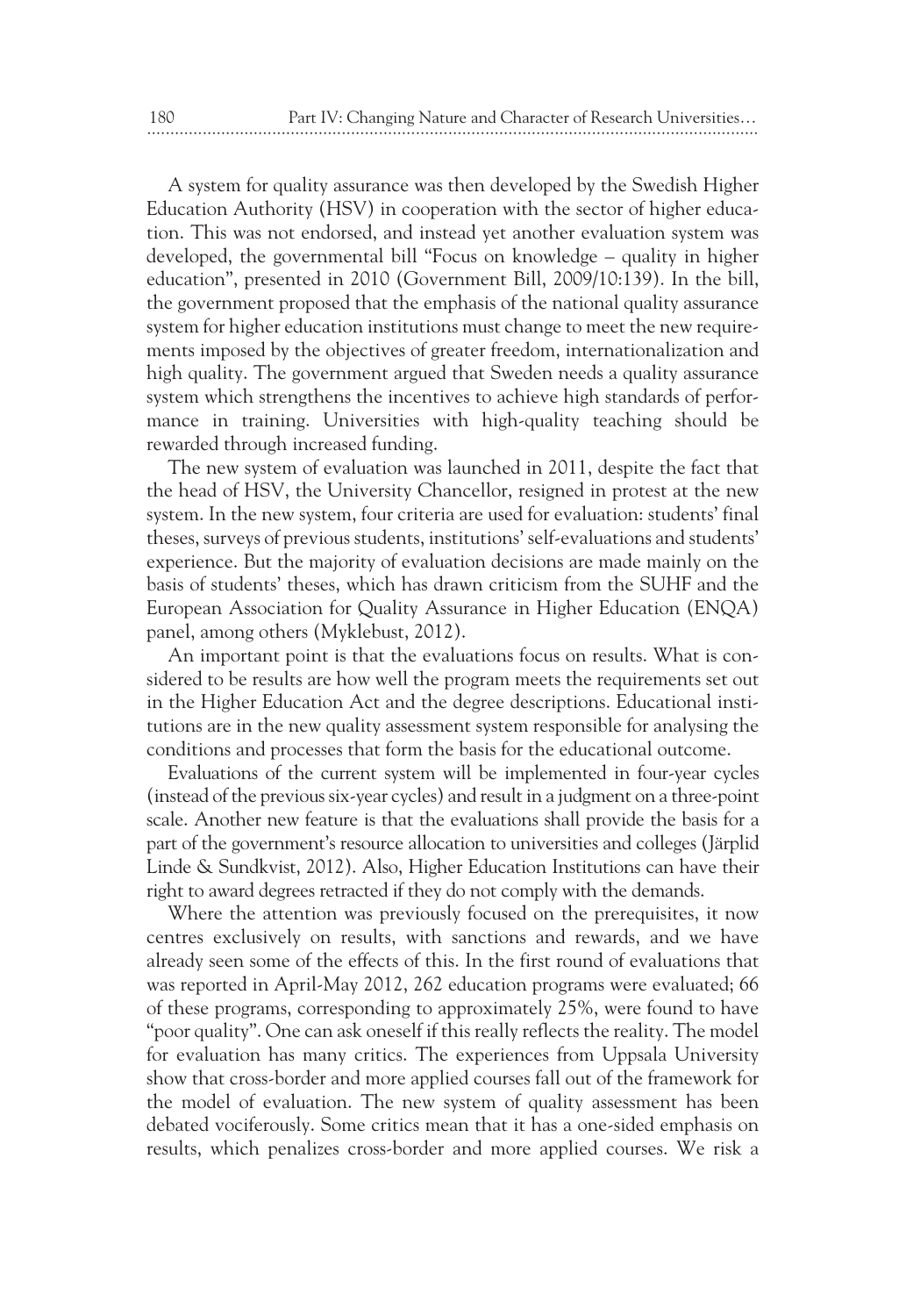return to more discipline-based teaching, reversing the achievements made over the past 10–20 years. A more balanced system is needed, which also takes into account the prerequisites and processes. In addition, the ENQA has not given a green light to the Swedish quality assurance system. It is very problematic to have a quality assurance system that is not internationally recognized.

The report from the ENQA (2012) said that the European Standards and Guidelines for Quality Assurance in the European Higher Education Area's (ESG) first principle was that external quality assurance should build on the results of internal quality assurance. But the Swedish system "takes no account of institutions' arrangements for internal quality assurance, except at the very margins".

The report added that while a basic principle of ESG was that quality assurance systems should lead to enhancement, the Swedish system made no recommendations for improvement. Also, the extent to which the new system was prescribed cast doubts on the operational independence of the reviewer. The system is not aligned with the fundamental principles of ESG. In the view of the Review Panel, there are weaknesses inherent in the system that make it possible that unreliable judgments will emerge, even on the narrow and reductive basis intended.

Still, there is a positive side to the new quality assurance system. There is a greater focus on the expected learning outcome and on the examination papers, and the processes of evaluation have raised consciousness about quality and increased quality awareness. The discussions and debate will continue, and hopefully result in some amendments.

#### **TUITION FEES: REVERSING INTERNATIONALIZATION?**

Free education and the public good have long been central concepts of education in the Nordic countries, but now we see how tuition fees primarily for non-European students are being introduced. First out in the Nordic countries was Denmark in 2006. Sweden introduced tuition fees for the autumn semester in 2011. The message from the government was that Swedish universities must compete internationally with quality, not with free education. The government also promoted the idea that tuition fees for students from countries outside the EU/EES would give the universities the opportunity to work more strategically with recruitment of these students.

Sweden is a small economy, extremely dependent on international trade and openness to inflows of talent and knowledge. As a small country, with a small native language, it is not realistic to make Sweden the first choice for students looking for education on an international market. That is why the possibility of accepting a number of international students without tuition fees was so important.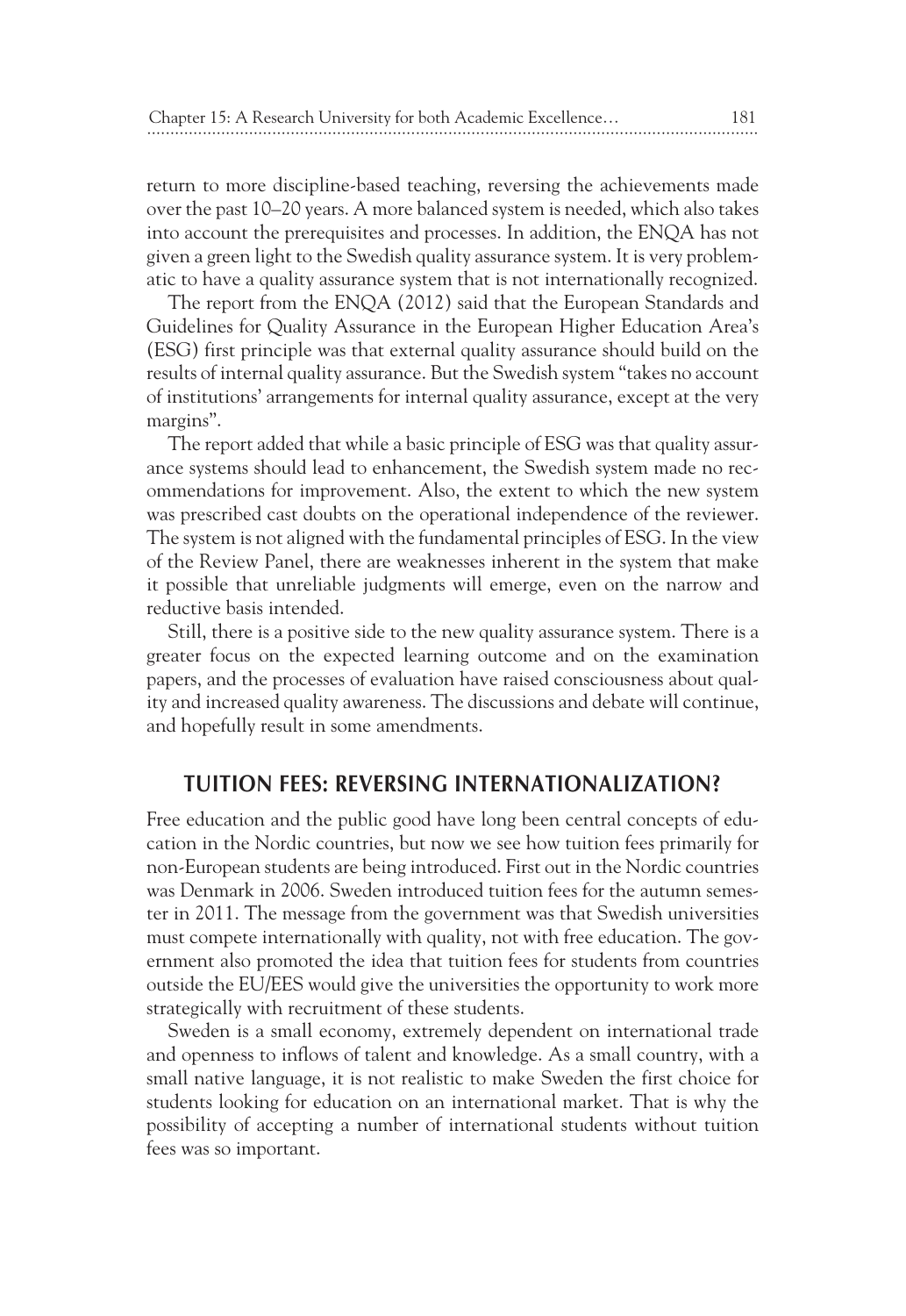In the report from the Nordic Council of Ministers "Tuition fees for international students" (2013), tuition fees for international students (non EUcountries) in the Nordic countries and how the charges affect the number of students have been analysed. The report shows that Denmark lost a large number of students when fees were introduced, but the numbers began to rise again after two to three years. In Sweden, the number of students was reduced from 8,000 to 2,000 when fees were introduced. Norway and Iceland have no tuition fees and in both these countries, the number of international students from countries outside the European Union has increased over the past five years. It indicates that students choose to study in Norway and Iceland, as a result of tuition fees in Denmark and Sweden. In Finland, a pilot project is under way with fees for 41 programs from 2010–2014, and they await the outcome of the pilot project before deciding whether to start using tuition fees or not.

It is clear that Sweden has not gained from the introduction of tuition fees. The new system was introduced too fast, and the application systems have not been adapted to the current situation. The universities today may not have separate admissions, or quotient groups, for students from outside the European Union, which results in a slow admission process. A greater flexibility is required to enable rolling admissions and faster processes. Another issue is the lack of access to more scholarships. We need a real handshake between business and government and a cohesive generous scholarship program to attract talented students to Sweden. These are all issues that must be dealt with immediately.

Another aspect that limits Sweden's attractiveness (and that of other European countries) for international students is the current set of rules for receiving a student visa or a residence permit. The rules and regulations related to visa applications are complicated and unclear. The rules vary between member states of the E.U. and make it difficult, or almost impossible, for those who are not E.U. citizens to move from one member state to another. The European Commission has recently presented a proposal (2013) which aims to make it easier and more attractive for non-E.U. national students, researchers and other groups to enter and stay in the E.U. for periods exceeding three months, and the Commission hopes for the new rules to take effect as of 2016. The proposal includes clear timelines for national authorities to make decisions on applications. It will also provide increased opportunities for overseas students and researchers to access the labour market during their stays and facilitate their mobility within the E.U.

It is most important to remove barriers to international mobility. Only then can we compete for the best teachers, researchers and students. Increased internationalization is an important factor in achieving improved quality in research and education. Reducing bureaucratic hassles for overseas students who want to study and do research in Europe is one step forward.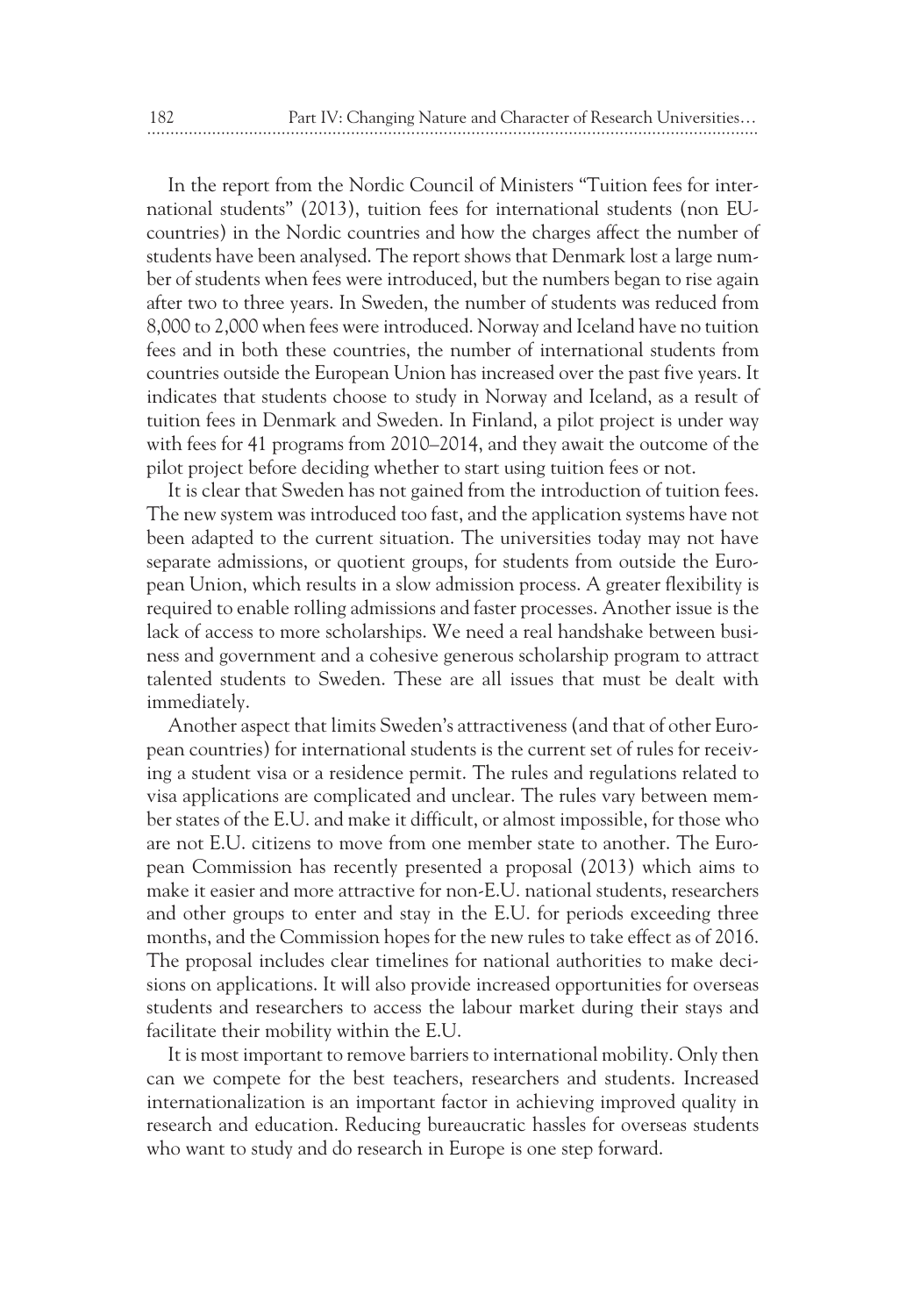### **CONCLUSION**

The conditions for higher education in Sweden have changed through the Autonomy Reform, the Bologna process, two research bills, a new quality assurance system and the introduction of tuition fees. Are these reforms measures that will provide academic excellence and take responsibility for a sustainable future? Are they beneficial to Sweden, and does the Swedish Model really work?

One reaction to the recent changes has been summarized in the manifesto for dialogue about Swedish education in 2030 by the Association of Swedish Higher Education (2013). With the manifesto, the Association of Swedish Higher Education wants to establish a dialogue with decision-makers and moulders of public opinion. The core of the manifesto is the question of how higher education in Sweden is to develop academic excellence, while taking responsibility for and contributing to sustainable development in Sweden. This initiative is one way to set the agenda, and to show decision-makers that higher education institutions have an important role in the process of defining, and finding, solutions to the challenges of our society.

The emphasis on research and quality in the recent governmental bills could be seen as a way to take responsibility for a sustainable future. We see large investments in research, while other higher education institutions in the world are scaling down, and we expect to see results from these efforts. However, there are many strings attached to these investments, which may prove to be counterproductive. It is important that the reforms are implemented with long-term goals and political unity. The universities need basic grants in order to strategically plan their activities. The emphasis on certain subjects and areas puts broad universities at risk of impoverishment. The universities have a special role in society, and their activity should involve excellence and breadth, as well as being a critical and questioning voice in society. Investments must be made not only in science and technology, but in the humanities and social sciences. Investments in large-scale infrastructure are positive, but medium-scale infrastructure and interaction with other higher education institutions are also important issues that we must take responsibility for. When it comes to investments in education, efforts must be made to increase the number of students. Sweden is living in its own myth that we are well educated, when in fact we are beginning to fall behind many other countries, including neighbouring Nordic countries.

Regarding the autonomy reform, we would like to see real autonomy, with control over our premises. But we also want to develop the collegial quality culture with a strong student influence. The commitment and potential of our students as agents for change is something we want to take care of and develop.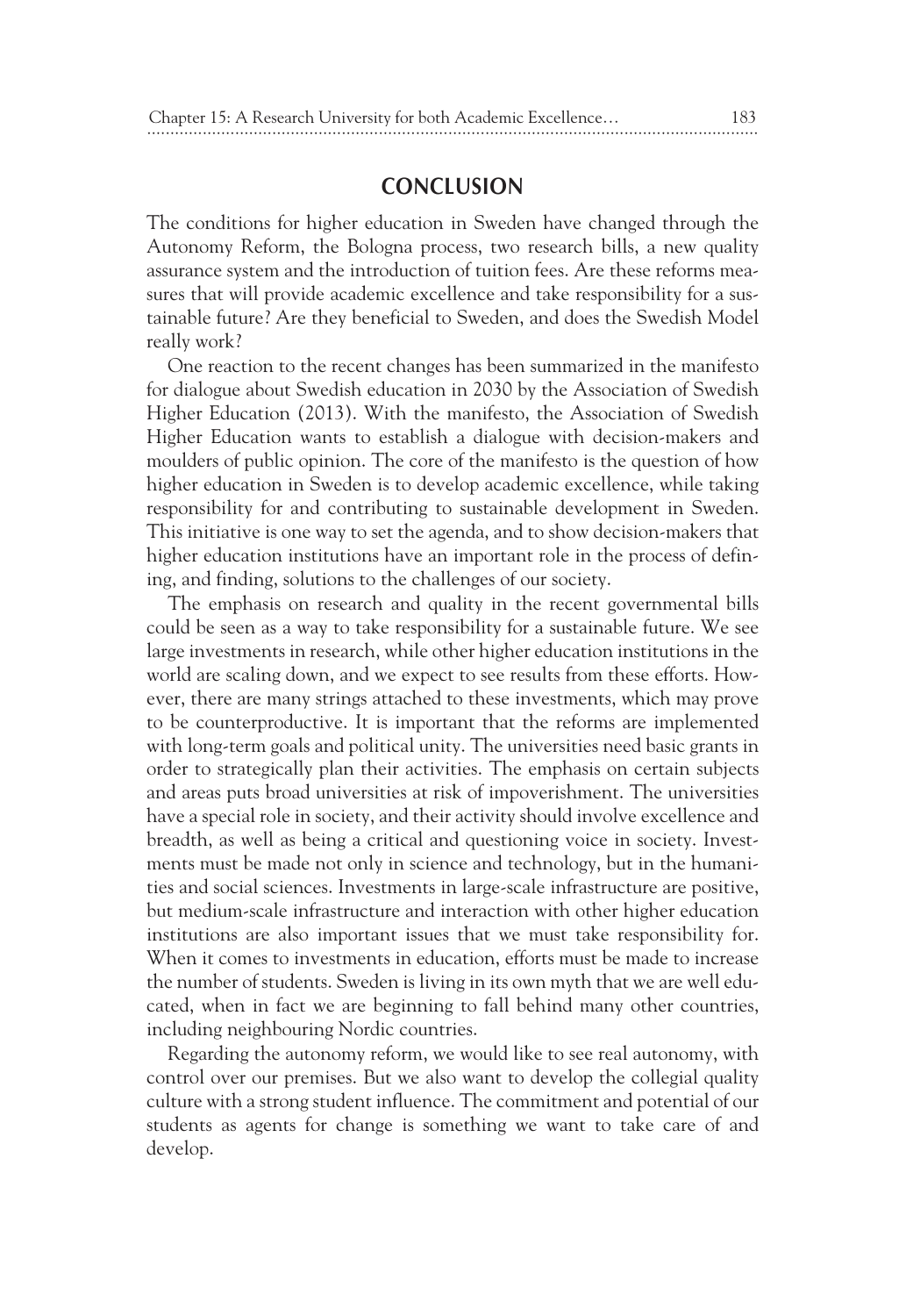The quality assurance system must be modified in order to gain legitimacy in the sector of higher education in Sweden, as well as internationally. We must modify the quality assurance system to include a broader definition of quality that takes into account the methods of education to ensure the survival of cross-border and innovative initiatives. Additionally, we need a quality assurance system that is internationally recognized by the ENQA.

The introduction of tuition fees has not been propitious for the higher-education sector in Sweden. Reform was implemented too quickly and needs to be amended in order to make it easier for international students to study in Sweden. The process of internationalization is an important factor in improving the quality of higher education, and the introduction of tuition fees has not been a step in the right direction.

In conclusion, we see a lot of political tampering and focus on details, when what we really need is long-term reforms across political boundaries. Higher education institutions need trust, and to gain that trust we need to show more responsibility with a culture of quality and a broader sense of responsibility.

#### **REFERENCES**

Bologna process (n.d). http://www.regeringen.se/sb/d/9267

- Education at a glance (2012). OECD indicators, p. 67.
- European Commission (2013). "Making the E.U. more attractive for foreign students and researchers", press release, 25 March 2013.

http://europa.eu/rapid/press-release\_IP-13-275\_en.htm

Proposal for a Directive of the European Parliament and of the Council on the conditions of entry and residence of third-country nationals for the purposes of research, studies, pupil exchange, remunerated and unremunerated training, voluntary service and au pairing, 25 March 2013, http://ec.europa.eu/dgs/homeaffairs/e-library/documents/policies/immigration/study-or-training/docs/ students\_and\_researchers\_proposal\_com\_2013\_151\_en.pdf

Finansiering av forskning i Sverige (n.d.) http://www.regeringen.se/sb/d/2470/a/35318

- Government Bill (2008). Ett lyft för forskning och innovation. Governmental Bill 2008/09:50 http://www.regeringen.se/sb/d/108/a/113957
- Government Bill (2009). Fokus på kunskap: Kvalitet i den högre utbildningen. Government Bill 2009/10:139. http://www.regeringen.se/sb/d/12489/a/142211
- Government Bill (2010). Government Bill 2009/10:149. En akademi i tiden ökad frihet för universitet och högskolor.
- Government Bill (2012). Forskning och innovation. Governmental Bill 2012/13:30 http://www.regeringen.se/sb/d/15650/a/201368

INSEAD business school's Network Readiness Index (n.d.) http://www.weforum.org/issues/global-information-technology/the-great-transformation/network-readiness-index

Järplid Linde, Karin & Sundkvist, Maria (2012). Högskoleverkets system för kvalitetsutvärdering 2011-2014, Rapport 2012:15 R.